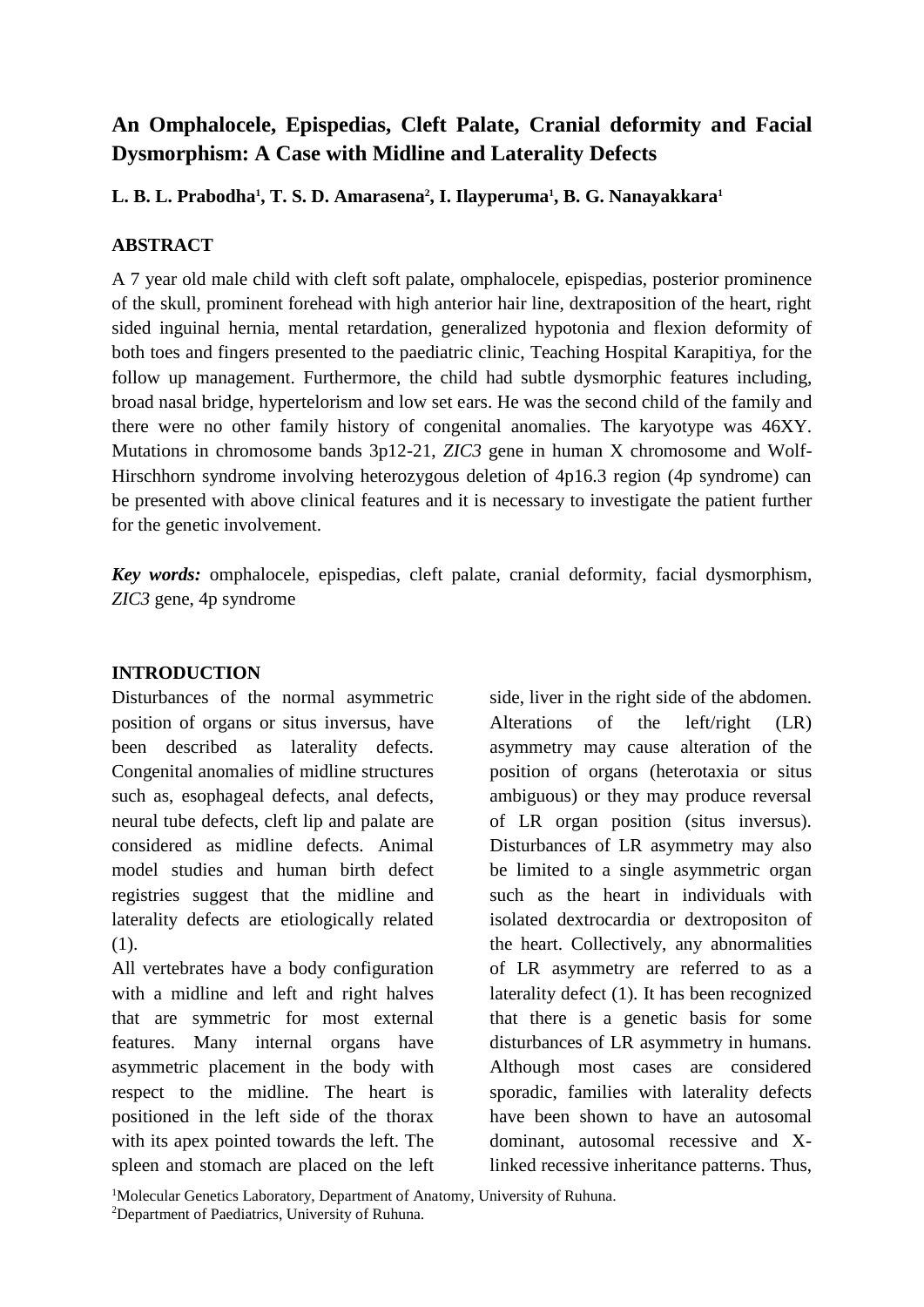**PRABODHA, L. B. L., AMARASENA, T. S. D., ILAYPERUMA, I., NANAYAKKARA, B. G.,** An omphalocele, epispedias, cleft palate, cranial deformity and facial dysmorphism: A Case with Midline and Laterality Defects. *Sri Lanka Anatomy Journal (SLAJ), 1(2): 58- 60, 2017.*

multiple genes exist that are responsible for human laterality defects, although mutations of single genes may cause laterality defects that can be seen as Mendelian patterns (2,3). Genes corresponding to the chromosome bands 3p12-3p21 has been described in the literature causing midline and laterality defects. Furthermore, mutations in *ZIC3* gene in human X chromosome have been identified in causing midline and laterality defects (4).

There is clear evidence that model animals with disturbances of LR asymmetry to have midline defects more commonly than expected by chance. Some of these defects include neural tube defects, oral clefts, omphalocele, esophageal atresia /tracheoesophageal fistula, imperforate anus, epispedias conotruncal heart defects, diaphragmatic hernia (5).

Four families with a distinctive malformation syndrome which includes diaphragmatic defects, limb deficiencies and ossification defects of the Skull were also reported (6).

Wolf-Hirschhorn syndrome (WHS) is characterized by typical craniofacial features in infancy consisting of wide bridge of the nose continuing to the forehead, microcephaly, high anterior hairline with prominent glabella, widely spaced eyes, epicanthic folds, high arched eyebrows, short philtrum, downturned corners of the mouth, micrognathia, and poorly formed ears with pits and tags. The diagnosis of Wolf-Hirschhorn syndrome is established by detection of a heterozygous deletion of the Wolf-Hirschhorn syndrome critical region (*WHSCR*) within 4p16.3 at 1.4-1.9 Mb from the terminus (7).

## **CASE REPORT**

Index case was a 7 year old male child with cleft soft palate, Omphalocele, epispedias, right sided inguinal hernia, posterior prominence of the skull, prominent forehead with high anterior hair line, mental retardation, hypotonia, dextraposition of the heart, flexion deformity of both toes and fingers. Furthermore, he has having subtle dysmorphic features such as, broad nasal bridge, hypertelorism and low set ears. He was born at term with a birth weight of 2.4kg. He was presented with global developmental delay. No other respiratory or gastro intestinal defects. He was the second child of the family with no other family history of congenital anomalies. His elder brother was apparently normal.

Echo cardiogram of the child reveled dextraposition of the heart and no other congenital cardiac anomalies were present. Ultra sound scan of the abdomen revealed normal. His karyotype was 46XY.

The following differential diagnoses were made:

- 1) Mutations in chromosome bands 3p12- 21 causing midline and laterality defects.
- 2) Mutations in ZIC3 gene in human X chromosome causing midline and laterality defects.
- 3) Wolf-Hirschhorn syndrome involving heterozygous deletion of 4p16.3 region (4p syndrome).

The omphalocele, cleft palate and epispediasis were treated by the Pediatric and the Maxio-Facial surgeons at the Teaching Hospital Karapitiya. The child was followed up in the Rheumatology clinic and the Physiotherapy department for his rehabilitation.